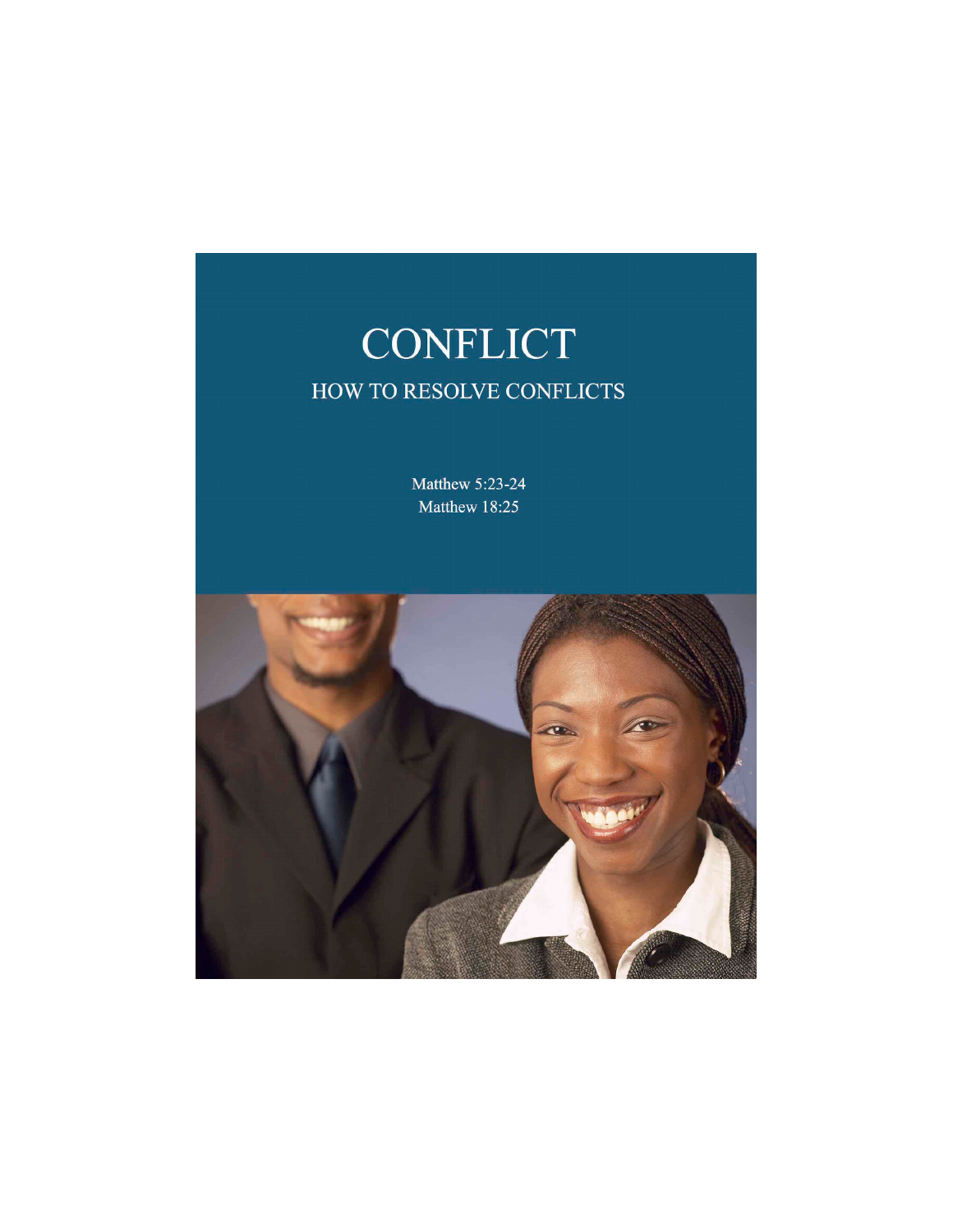# **How to Resolve Conflicts**  Course Overview

It seems that people often have trouble getting along together. Families argue, neighbors come to blows, countries unleash weapons at each other. Is this the way it has to be?

Anthropologists, sociologists, psychologists and others say it is. Having observed a long history of Man's quarrelsome behavior, they claim that Man has animal instincts, or that he is anti-social and violent by his very nature.

In truth, Man is rather peaceful. But he can be driven, individually and collectively, to hatred and violence.

In researching the causes of violence, we have unearthed fundamental Christian Principles and natural law of human relations which explains why conflicts between people are so often difficult to remedy. And the Church can provide an immensely valuable tool that enables one to resolve any conflict, be it between neighbors, coworkers or even countries.

In this course, you will discover how to help others resolve their differences and restore peaceable relations. Peace and harmony between people can be more than just a dream. Widespread application of Biblical law will make it a reality.

## Conflict Coaching

#### Overview

When someone asks for your help in resolving a conflict, you can often do a great deal of good without getting directly involved in the dispute. Instead, you can simply offer counsel on how that individual might be able to go back to the other person and resolve their differences in private.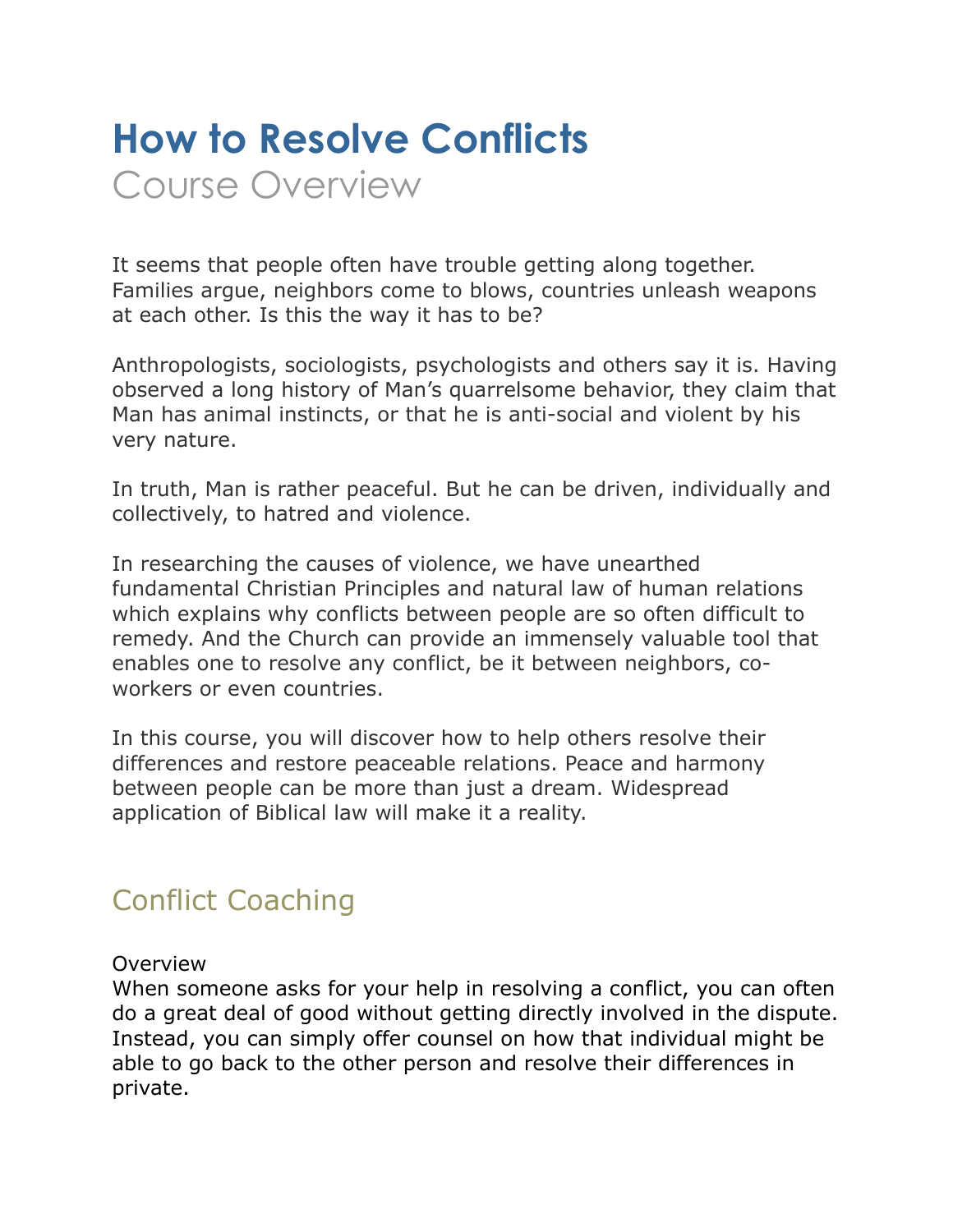In doing so, you are helping the individual to obey Jesus' instructions in Matthew 5:23-24 and 18:15, "If you ... remember that your brother has something against you ..., go and be reconciled," and "If your brother sins against you, go and show him his fault, just between the two of you."

This process of offering individual counsel is sometimes referred to as "coaching," because the conciliator is offering encouragement and advice from the sidelines instead of getting directly involved with both parties in the dispute.

An effective coach will listen carefully and promote personal responsibility while guiding individuals through the basic steps of peacemaking, which we call the "Four G's: "Glorify God, Get the log out of your eye, Gently restore, and Go and be reconciled. (These principles are described only briefly here; for a more detailed discussion, please see *[The Peacemaker: A Biblical Guide to Resolving](http://peacemaker.christianbook.com/Christian/Books/product?item_no=64856)  Personal Conflict[.\)](http://bookstore.peacemaker.net/resources/display.php?psku=100100)*

#### **Keep People on Top of the Slippery Slope**

When people are faced with conflict, it is natural to try to escape from the situation or to attack the other party. Escape responses only postpone a proper solution to a problem, and attack responses usually damage relationships and make conflicts worse. Therefore, you should generally guide people away from these responses and encourage them to respond to deal with conflict in private by using a conciliation response (overlooking an offense, discussion, or negotiation).

If repeated efforts at personal peacemaking do not resolve a dispute, you may need to help the person implement one of the other conciliation responses (mediation, arbitration, or church discipline), which will require the assistance of other people in your church or community.

#### **Show How Conflict Is an Opportunity**

A person's attitude powerfully affects the way he or she responds to conflict. Therefore, it is important to help people see that conflict is not necessarily bad or destructive. Even when conflict is caused by sin and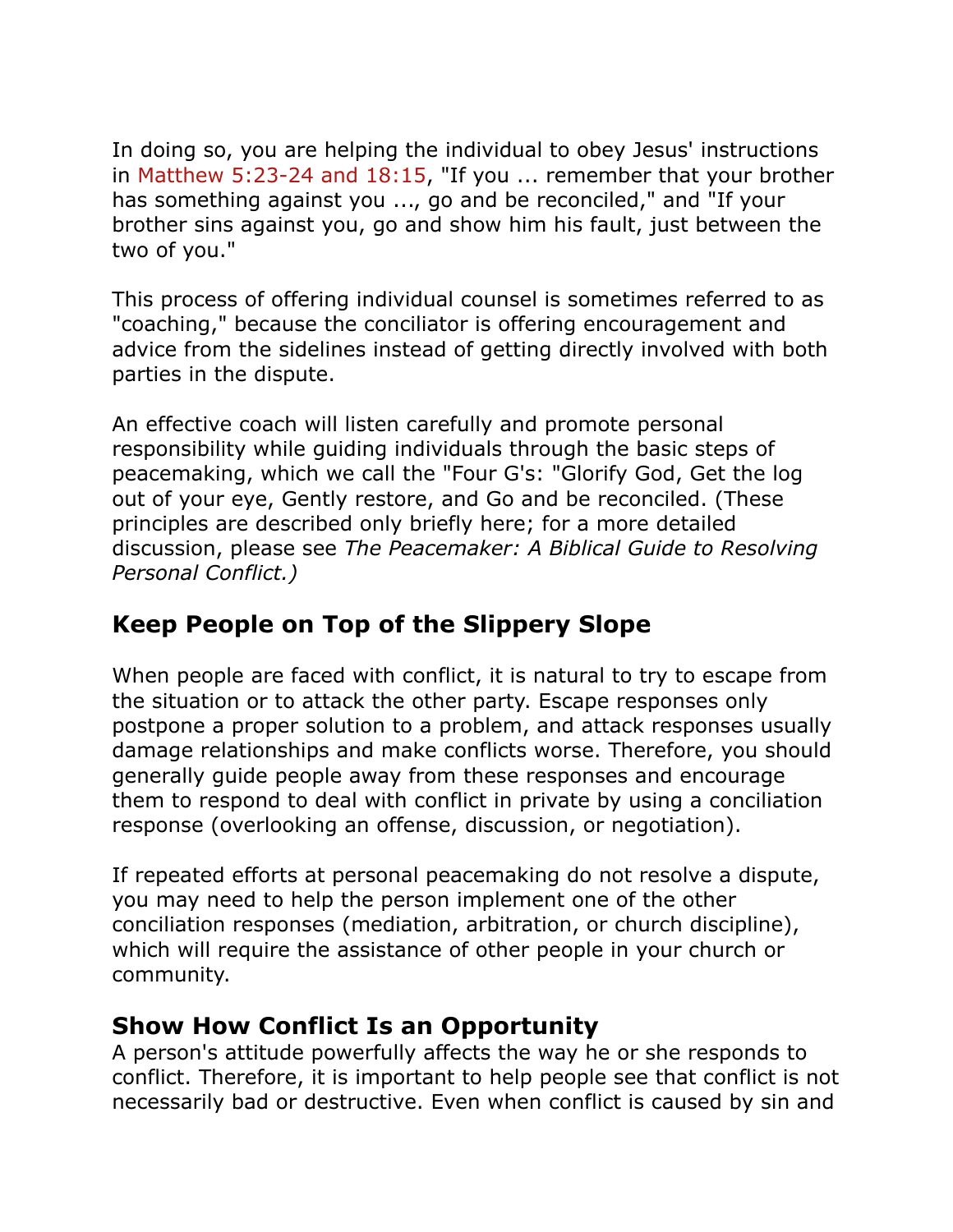causes a great deal of stress, God can use it for good (see Rom. 8:28-29). In particular, as the Apostle Paul wrote in 1 Corinthians 10:31-11:1, conflict actually provides three significant opportunities. By God's grace, we can use conflict to:

- Glorify God (by trusting, obeying, and imitating him)
- Serve other people (by helping them to bear their burdens or by confronting them in love)
- Grow to be like Christ (by confessing sin and turning from attitudes that promote conflict).

Since most people are preoccupied with avoiding or winning a conflict, these three opportunities are totally overlooked in most situations, even by Christians. Therefore, a coach should continually encourage people to realign their goals and behavior to maximize these opportunities.

#### **Listen Carefully and Dig for Information**

The greatest drawback to conflict coaching is that you are getting only one side of the story. Therefore, you should pay special attention to Proverbs 18:13 and 17: "He who answers before listening—that is his folly and his shame .... The first to present his case seems right, till another comes forward to question him."

Instead of jumping to conclusions and offering hasty advice, give people time to fully explain their situation. Then ask careful questions to fill in the gaps in their story and learn how they may have contributed to the conflict through their own attitudes, words, or actions. Only after you have understood as much of the situation as possible should you begin to suggest ways that people can pursue peace, and even then you should resist drawing any final conclusions about people with whom you have not talked.

Throughout this data-gathering process, be careful not to encourage sinful gossip or slander. If someone starts to talk about details that are not needed to understand the problem and plan a solution, move them on to more appropriate matters. If they speak about others in a judgmental or condemning way, gently admonish them and help them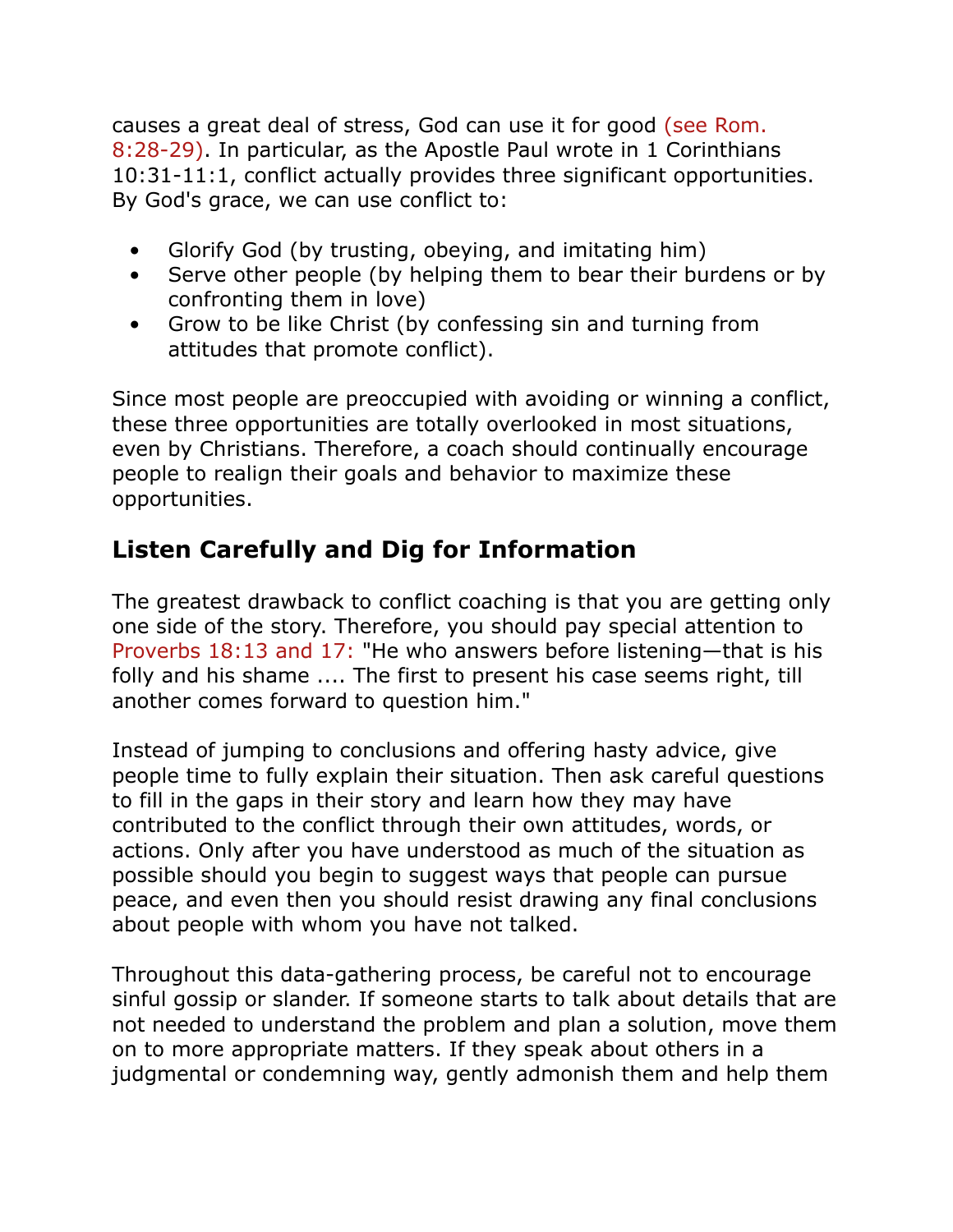to speak in a way that honors God (see Prov. 12:18; 2 Tim. 2:16; Eph. 4:29).

#### **Promote Personal Responsibility**

A good coach doesn't run the plays for the players. Your job is to provide wise counsel and develop sound plans, but then you need to stand back and let the person you are advising put the plan into action.

This role distinction is especially important in peacemaking, because people in conflict are often looking for someone to solve their problems for them. If you give in to that desire you will usually end up with superficial, temporary solutions, and you will deprive others of the learning and maturing that God has in store for them.

Therefore, while you should certainly do what is necessary to help people deal with matters that are truly beyond their abilities, you should be careful not to take over their responsibilities. One way to help people take ownership for the solution of their problems is to give them specific homework assignments. You can ask them to read and apply relevant portions of Scripture. For example, an unforgiving person could study and meditate on Matthew 18:20-35 and Ephesians 4:30-32; a harsh employer could do the same with Matthew 7:12, Ephesians 6:9, and Colossians 4:1; and a disrespectful employee could read and apply Ephesians 6:5-8, Colossians 3:22-25, 1 Timothy 6:1, and Titus 2:9-10.

By requiring people to study and apply God's Word for themselves, you will increase the likelihood of their finding solid solutions to a conflict. More importantly, you will help them to develop insights and skills that will enable them to deal with future conflicts with less outside help from others.

#### **Provide Hope and Encouragement**

By the time people turn to someone else for help with a conflict, many of them are already feeling discouraged about resolving the situation, either because of their opponent's stubborn behavior or because of all the mistakes they themselves have made. You must deliberately